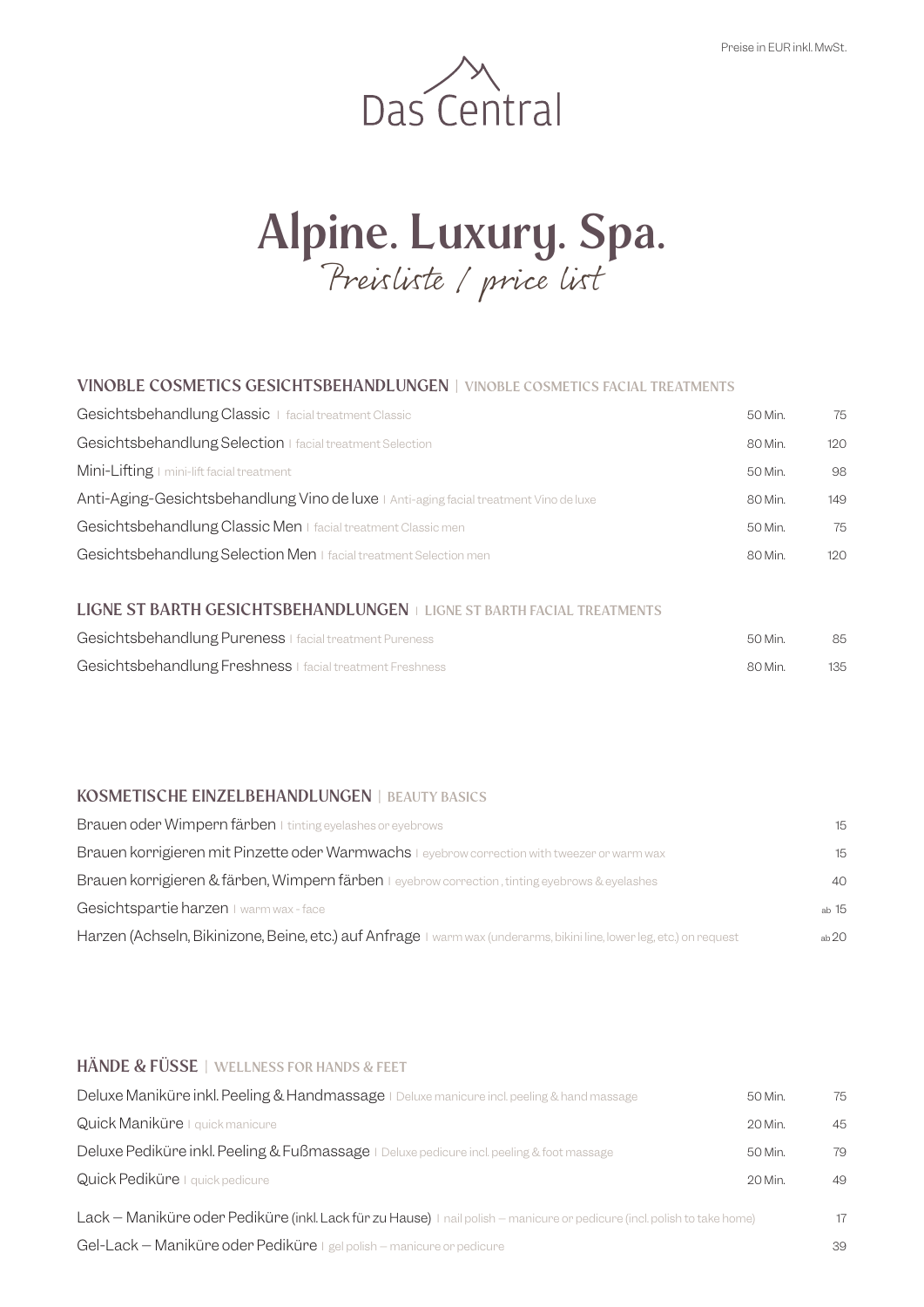# **MASSAGEN | MASSAGES** VINOBLE COSMETICS Relaxmassage Kernig | VINOBLE COSMETICS relaxation massage Vigourous 50 Min. 82 80 Min. 128 ALPIENNE Sportlermassage I ALPIENNE athletes' massage 50 Min. 50 Min. 32 80 Min. 128 ALPIENNE Salzsteinmassage | ALPIENNE salt-crystal massage 80 Min. 138 Klassische Ganzkörpermassage I full-body massage 50 Min. 50 Min. 50 Min. 50 Min. 50 Min. 50 Min. 50 Min. 50 Min Klassische Teilkörpermassage (Rücken oder Beine) | partial massage (back or legs) 25 Min. 25 Min. 25 Min. 25 Min Ganzkörper-Entspannungsmassage mit Aromaölen | full-body relaxation massage with aroma oils 50 Min. 72 Intensive Kopf-, Schulter- und Nackenmassage I head, shoulder & neck massage 50 Min. 50 Min. 72 Kombi-Massage (Rücken- & Fußreflexzonenmassage) | combined massage (back & foot reflexology massage) 50 Min. 72 **Intensive Fußmassage** I intensive foot massage 50 Min. 65 Breuss Rückenmassage I Breuss back massage 50 Min. 50 Min. 32 Pantai Luar I Pantai Luar 1956, a chuid anns an t-an-chuid anns an t-an-chuid anns an t-an-chuid anns an t-an-

La Stone Massage I La Stone massage 120 Min. 145 Fußreflexzonenmassage I foot reflexology massage 25 Min. <sup>45</sup> 50 Min. 72 Manuelle Lymphdrainage (Gesicht) | manual lymph drainage (face) 25 Min. 25 Min. 45 Manuelle Lymphdrainage (Körper) | manual lymph drainage (body) 50 Min. 50 Min. 52 Manuelle Lymphdrainage (Gesicht & Körper) | manual lymph drainage (face & body) 75 Min. 117

Für spezielle Massageöle von VINOBLE COSMETICS, LIGNE ST BARTH & ALPIENNE berechnen wir € 10 Aufpreis. For special massage oils from VINOBLE COSMETICS, LIGNE ST BARTH & ALPIENNE we charge a surcharge of € 10.

#### **VINOBLE COSMETICS KÖRPERBEHANDLUNGEN | VINOBLE COSMETICS BODY TREATMENTS**

| Salz-Traubenkern-Körperpeeling   salt & grape seed body scrub                           | 25 Min. | 43 |
|-----------------------------------------------------------------------------------------|---------|----|
| Körperpackung Detox   body pack Detox                                                   | 40 Min. | 45 |
| <b>Struktur-Essenz-Wickel Weintherapie</b>   structural essences body wrap Wine Therapy | 50 Min. | 89 |

#### **LIGNE ST BARTH KÖRPERBEHANDLUNGEN | LIGNE ST BARTH BODY TREATMENTS**

| Körperbehandlung Harmony   body treatment Harmony | 50 Min. | 85  |
|---------------------------------------------------|---------|-----|
| Körperpeeling Softness   body scrub Softness      | 25 Min. | 43  |
| Körperpackung Elasticity   body pack Elasticity   | 40 Min. | 45  |
| Beinmassage Slimness   leg massage Slimness       | 25 Min. | 49  |
| Thalasso-Behandlung   Thalasso body treatment     | 80 Min. | 112 |

#### **ALPIENNE KÖRPERBEHANDLUNGEN | ALPIENNE BODY TREATMENTS**

| Körperbehandlung Detox de luxe   body treatment Detox de luxe                | 80 Min   | 124 |
|------------------------------------------------------------------------------|----------|-----|
| Körperpackung Repair I body pack Repair                                      | $40$ Min | 45  |
| Steinsalzpeeling Honig & Zirbe I natural salt scrub Honey & Swiss stone pine | 25 Min.  | 43. |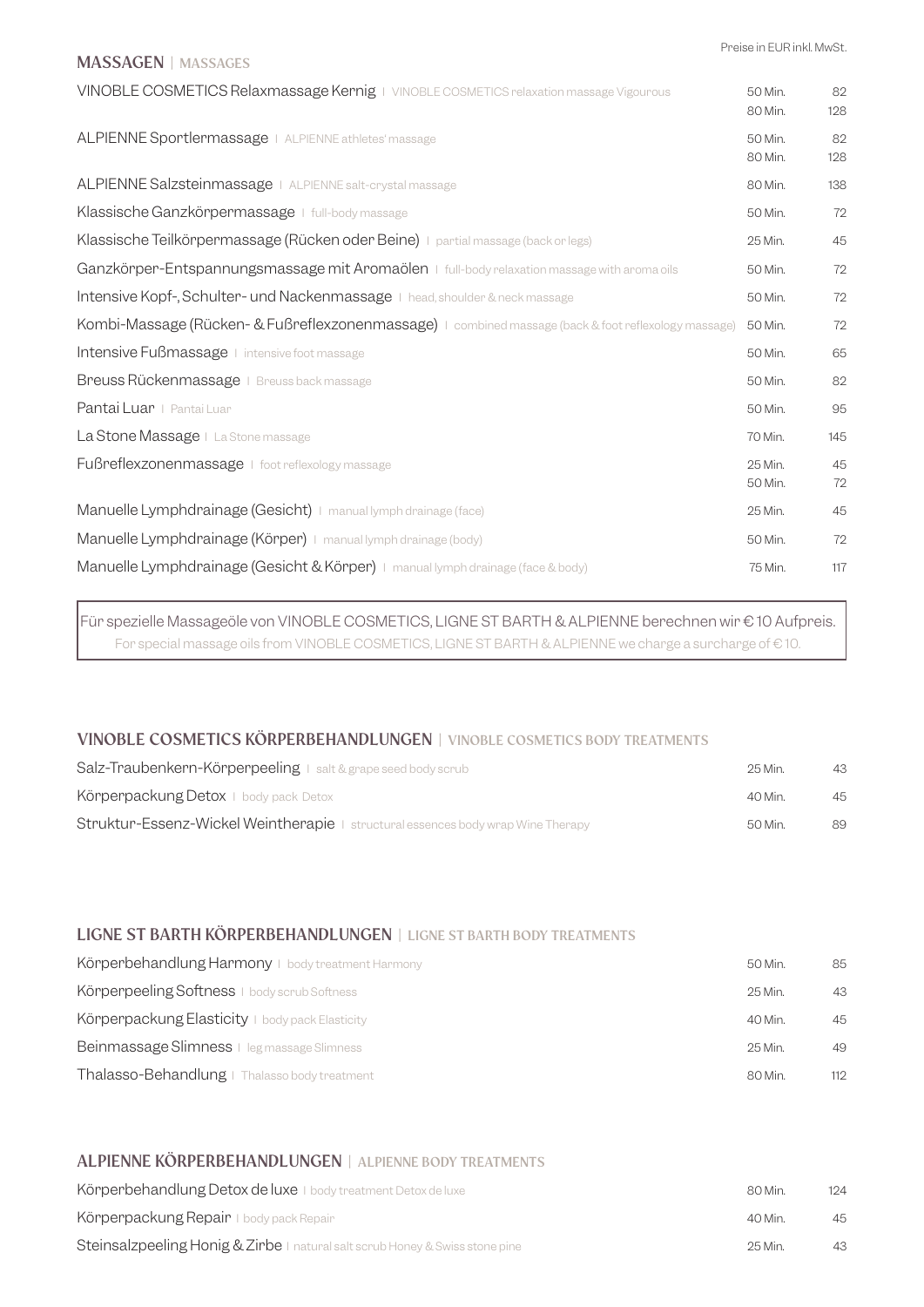|                                                                                                               | Preise in EUR inkl. MwSt.                    |            |
|---------------------------------------------------------------------------------------------------------------|----------------------------------------------|------------|
| PAARBEHANDLUNGEN   COUPLE TREATMENTS                                                                          |                                              |            |
| <b>VINOBLE COSMETICS</b>                                                                                      |                                              |            |
| Körperbehandlung Luxury Moment   body treatment Luxury Moment                                                 | 1 Person - 120 Min.<br>2 Personen - 120 Min. | 195<br>390 |
| <b>ALPIENNE</b>                                                                                               |                                              |            |
| Körperbehandlung Alpine Relax I body treatment Alpine Relax                                                   | 1 Person - 120 Min.<br>2 Personen - 120 Min. | 195<br>390 |
| <b>LIGNE ST BARTH</b>                                                                                         |                                              |            |
| Körperbehandlung Luxury Dream I body treatment Luxury Dream                                                   | 1 Person - 120 Min.<br>2 Personen - 120 Min. | 195<br>390 |
| Ganzkörper-Entspannungsmassage mit Aromaölen   full-body relaxation massage with aroma oils                   | 1 Person - 50 Min.<br>2 Personen - 50 Min.   | 72<br>144  |
| <b>STRAFFUNG &amp; ENTSCHLACKUNG   FIRMING &amp; DETOXIFICATION</b>                                           |                                              |            |
| <b>ALPIENNE</b>                                                                                               |                                              |            |
| Körperbehandlung Detox de luxe   body treatment Detox de luxe                                                 | 80 Min.                                      | 124        |
| <b>VINOBLE COSMETICS</b>                                                                                      |                                              |            |
| Körperpackung-Detox I body detox pack                                                                         | 40 Min.                                      | 45         |
| Struktur-Essenz-Wickel Weintherapie   structural essences body wrap Wine Therapy                              | 50 Min.                                      | 89         |
| <b>LIGNE ST BARTH</b>                                                                                         |                                              |            |
| Beinmassage Slimness   leg massage Slimness                                                                   | 25 Min.                                      | 49         |
| Körperpackung Elasticity I body pack Elasticity                                                               | 40 Min.                                      | 45         |
| Thalasso-Behandlung   Thalasso body treatment                                                                 | 80 Min.                                      | 112        |
| Algen-Körperpackung   algae body pack                                                                         | 40 Min.                                      | 45         |
| <b>BODY &amp; SOUL BALANCE</b>                                                                                |                                              |            |
| Kopf-Schulter- & Nacken-Entspannung (Shiroabhyanga) I head-shoulder-neck relaxation (Shiroabhyanga)           | 50 Min.                                      | 85         |
| Kopf- & Gesichts-Entspannung (Mukabhyanga) I head & face relaxation (Mukabhyanga)                             | 50 Min.                                      | 85         |
| Rücken-Entspannung (Upanahasveda) I back relaxation (Upanahasveda)                                            | 50 Min.                                      | 85         |
| Fuß- & Bein-Entspannung (Padabhyanga)   foot & leg relaxation (Padabhyanga)                                   | 50 Min.                                      | 85         |
| Ganzkörper-Entspannung (Abhyanga)   full-body relaxation (Abhyanga)                                           | 80 Min.                                      | 130        |
| Rücken- & Kopf-Entspannung (Upanahasveda & Mukabhyanga)   back & head relaxation (Upanahasveda & Mukabhyanga) | 80 Min.                                      | 130        |
| Fuß- & Kopf-Entspannung (Padabhyanga & Mukabhyanga)   foot & head relaxation (Padabhyanga & Mukabhyanga)      | 80 Min.                                      | 130        |
| Cranio Sacral Balance   Cranio Sacral Balance                                                                 | 50 Min.                                      | 75         |
| Klangschalenmassage nach Peter Hess   Sound bowl treatment according to Peter Hess                            | 50 Min.                                      | 75         |
| ESR - Emotional Stress Release   ESR - Emotional Stress Release                                               | 50 Min.                                      | 75         |

# Produktbestellung ...

Sehr gerne senden wir Ihnen die gewünschten SPA-Produkte von VINOBLE COSMETICS, LIGNE ST BARTH und ALPIENNE auch auf dem Postweg nach Hause. Ihre Bestellung nehmen wir gerne telefonisch oder via E-Mail entgegen.